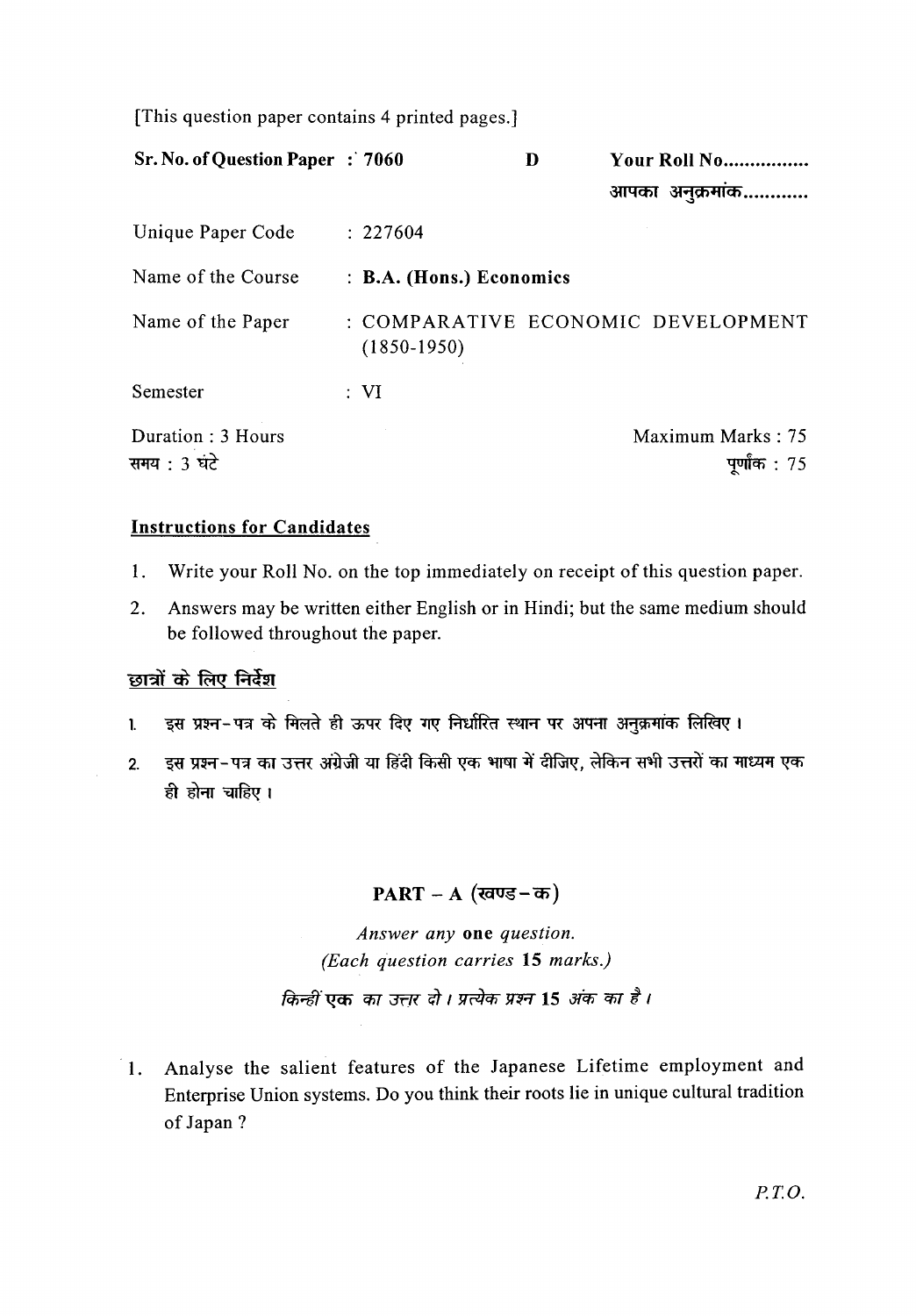जापान में उद्यम संगठन तथा जीवनकालिक रोजगार प्रणाली की मुख्य विशेषताओं का विवेचन करें। क्या जापान की अद्वितीय सांस्कृतिक परंपरा इसका मूल कारण है ?

2. Analyse the impact of World War I on the Japanese economy. What were the major changes that happened in the economy in the period between the two world wars?

wessen wessen<br>प्रथम विश्व युद्ध के जापान की अर्थव्यवस्था पर प्रभाव की विवेचना कीजिये । दो विश्वयुद्धों की अवधि प्रथम विश्व युद्ध के जापान की अर्थव्यवस्था पर प्रभाव की विवेचन<br>के दौरान जापान की अर्थव्यवस्था में किस प्रकार परिवर्तन हुए ?

3. "With the Railways Britain entered the period of full industrialisation" *(Hobsbawm).*  Explain the statement with an analysis of the impact of the spread of railways (in Britain and the World) on the British economy.

रेलवे के साथ ब्रिटेन ने पूर्णत: औद्योगिकरण की प्रक्रिया में प्रवेश किया (ह्मबसबाम)। रेलों के विस्तार का ब्रिटिश अर्थव्यवस्था पर प्रभाव का विवेचन करते हुए उपरोक्त कथन की व्याख्या करें।

PART - B (खण्ड-ख)

*Answer any* three *questions. (Each question carries* 20 *marks.) किन्हीं* तीन *का उत्तर दो । प्रत्येक प्रश्न* 20 *अंक का है ।* 

4. Do you agree that the need for adequate supply of cheap wage goods (particularly food grains) is crucial in the phase of industrial transformation of a country? Answer with reference to the experience of Britain, Japan and the Soviet Union.

क्या आप समझते हैं कि श्रमिकों की मूल आवश्यकताओं की सस्ती वस्तुओं की पर्याप्त मात्रा में पूर्ति एक<br>देश के औद्योगिकरण की ओर पदार्पण में अत्यन्त महत्त्व रखती है ? जापान, ब्रिटेन तथा सोवियत यनियन "' के अनुभवों को ध्यान में रखते हुए स्पष्ट करें।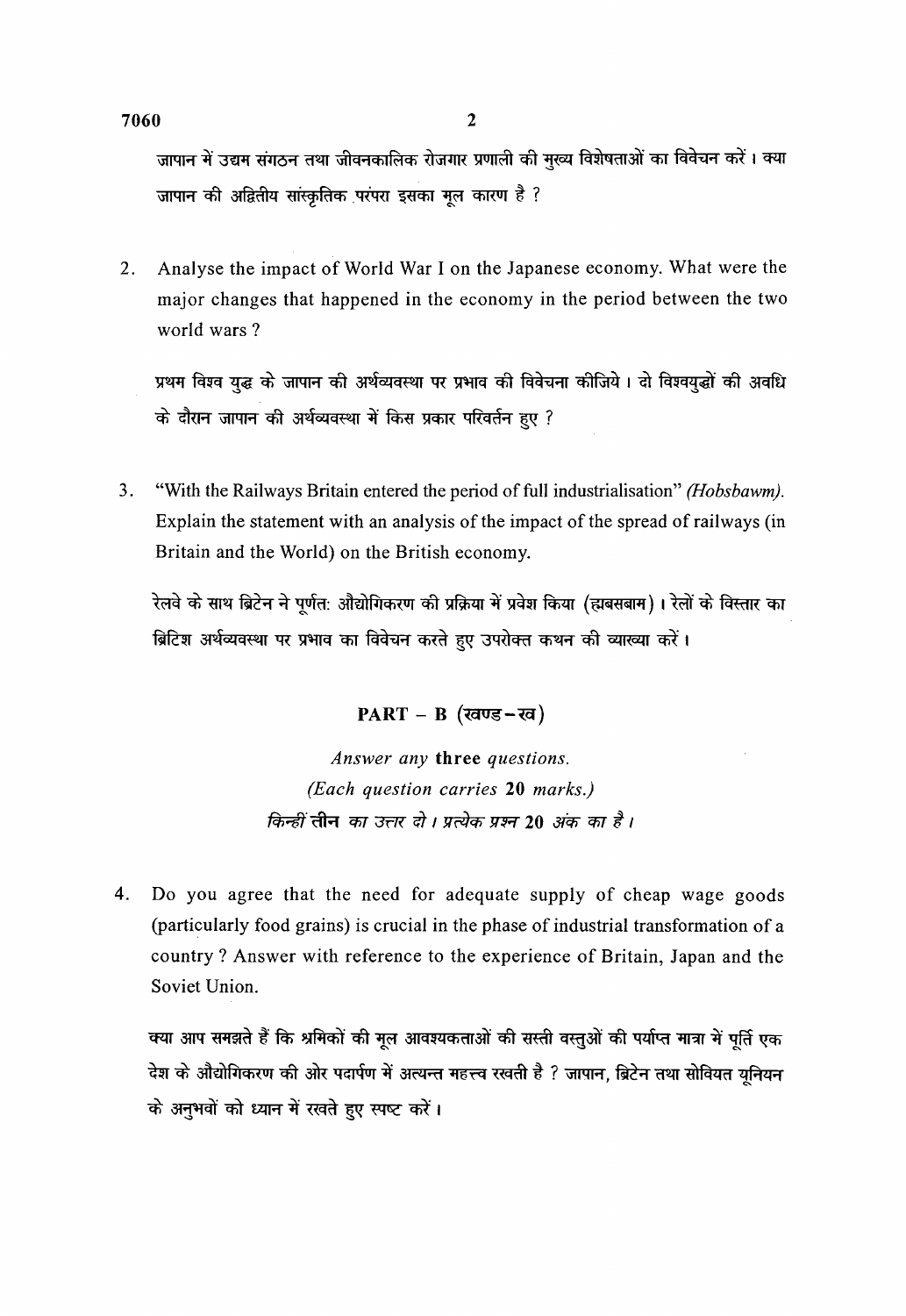## $7060$  3

- 
- 5. Trace the changes in the role of State in the British economy since early industrialisation upto the Second World War.

ब्रिटिश अर्थव्यवस्था में औद्योगिकरण के प्रारंभिक काल से दूसरे विश्वयुद्ध तक सरकार की भूमिका में जो परिवर्तन आये उनकी व्याख्या करें।

6. In spite of inheriting the British legal system, the USA, through a process of judicial interpretation created an essentially different structure and priorities in the realm of contracts, property rights and labour rights to suit their capitalist development. Discuss.

ब्रिटिश कानून व्यवस्था को उत्तराधिकार में प्राप्त करने के बावजूद यु. एस. ए. ने न्यायिक व्याख्याओं की प्रक्रिया के द्वारा अनुबन्ध, सम्पत्ति अधिकार तथा श्रम के क्षेत्र में एक अलग ढाँचे की रचना की जो उसके पूँजीवादी विकास के लिये अनुकुल था। व्याख्या करें।

7. "It is the segregation of the British manual worker's world which is so striking" *(Hobsbawm).* Analyse the nature of this segregation and the growth of class consciousness in the British working class and briefly compare it to the Japanese experience in the phase of industrialization.

ब्रिटिश व्यवस्था में श्रमिकों में पृथीकरण की स्थिति अत्यन्त विशिष्ट है (ह्मबसबाम)। पृथीकरण की प्रकृति तथा वर्ग चेतना में वृद्धि की विवेचना करते हुए इसे संक्षेप में जापान में औद्योगिकरण के चरण में अनुभवों से तुलना करें।

8. Analyse the foundations of the Soviet Planned Economy and the resultant structural changes during the period of the first two five year plans (1928-1937).

सोवियत युनियन की आयोजित अर्थव्यवस्था के मूल) तत्त्वों की विवेचना करें । इसके परिणाम स्वरूप पहली दो योजनाओं (1928-1937) के दौरान अर्धव्यवस्था में आय ढाँचागत परिवर्तनों की व्याख्या करें।

- 9. Write short notes on any two of the following :  $(10\times2)$ 
	- (a) The sequential spread of industries in Japan